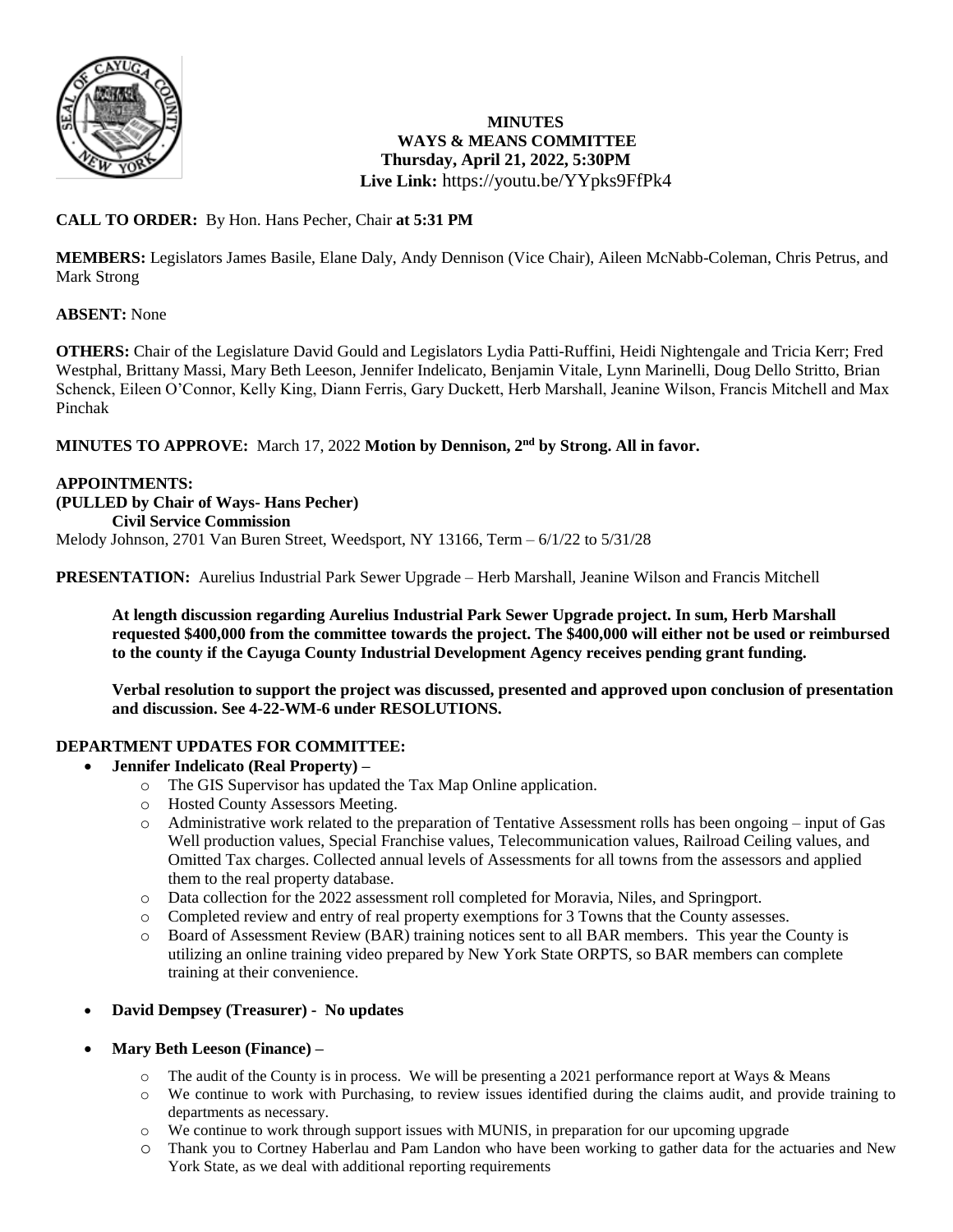### **Diann Ferris (Human Resources/Civil Service) –**

| YEAR-TO-DATE COMBINED TRANSACTIONS: |   |      |             |                                      |      |             |
|-------------------------------------|---|------|-------------|--------------------------------------|------|-------------|
| <b>County Departments:</b>          |   |      | 1,103       |                                      |      |             |
| <b>Total Transactions:</b>          |   |      | 1,674       |                                      |      |             |
| <b>COUNTY APPLICATIONS:</b>         |   |      |             | TOWN/VLG./SCHOOL DIST. APPLICATIONS: |      |             |
|                                     |   | 2022 | <u>2021</u> |                                      | 2022 | <u>2021</u> |
| Male                                |   | 54   | 63          | Male                                 | 8    |             |
| Female                              |   | 76   | 45          | Female                               | 27   | 25          |
| Non-Binary                          |   |      | 0           | Non-Binary                           | 0    |             |
| No Response                         |   | 14   | 15          | No Response                          | 14   | 20          |
| White                               |   | 112  | 97          | White                                | 31   | 32          |
| <b>Minorities</b>                   |   |      | 2           | <b>Minorities</b>                    | 0    |             |
| Hispanic                            | 3 |      |             | Hispanic<br>0                        |      |             |
| No Response                         |   | 25   | 21          | No Response                          | 18   | 21          |
|                                     |   |      |             |                                      |      |             |

#### EXAM INFORMATION: March 5, 2022 ialist and Senior Clerk

|             | Coding and Billing Specialist and Senior |
|-------------|------------------------------------------|
| Male        |                                          |
| Female      | 14                                       |
| No Response | $\mathbf{0}$                             |
| White       | 13                                       |
| Minorities  |                                          |
| No Response | 0                                        |
|             |                                          |

- We are currently working with our EAP provider Corporate Care to offer optional learning sessions for employees;
- We are working with various departments on their recruitment and hiring needs;
- Currently working on several employee and Union issues with Counsel;
- Recruitment for an Operations Officer is continuing;
- We participated in the Sheriff's Department inhouse recruitment event on April 20<sup>th</sup> for the upcoming Sheriff Custody Officer exam that is scheduled for June  $25<sup>th</sup>$ .
- $\bullet$  We are participating in a virtual career fair with Jamestown Community College on April 26<sup>th</sup>.

### **RESOLUTIONS:**

### **WAYS & MEANS:**

- 4-22-WM-1 Authorizing the settlement of the Matter of Cypris, Inc. vs. the Assessor of the Town of Sterling and the Town of Sterling (Index Nos. E2020-0533; E2021-0743) and the execution of a Stipulation of Settlement. **Motion by Dennison, 2nd by Strong. All in favor.**
- 4-22-WM-2 To adopt Local Law No.\_\_\_ for the year 2022, A Local Law Authorizing the sale of County Property located at Carmer Rd. RR, Tax Map No. 031.-02-01.0 to Central New York Feeds, Inc. **Motion by Petrus, 2nd by Dennison. All in favor.**
- 4-22-WM-3 Fixing day and notice of a Public Hearing on a Local Law repealing Local Law No. 7 for the year 2017," A Local Law repealing Local Law No. 1 of 2010 and establishing the Office of County Administrator for Cayuga County. **Motion by Petrus, 2nd by Strong. All in favor except Daly and McNabb-Coleman.**
- 4-22-WM-4 Authorizing the Cayuga County Legislature and the HR Administrator to create and fill a Human Resources Associate position. **Motion to bundle WM-4 and WM-5 by Dennison, 2nd by Petrus. All in favor.**
- 4-22-WM-5 Authorizing the Human Resources Administrator to fill Deputy HR Administrator position in the Human Resources/Civil Service Department
- 4-22-WM-6 **(VERBAL RESOLUTION)** Authorizing the use of county funds to support the Aurelius Industrial Park Sewer Upgrade project. Motion by Basile, 2nd by P

**This resolution was presented on the floor during the committee meeting verbally among the seven legislators on the Ways & Means committee.**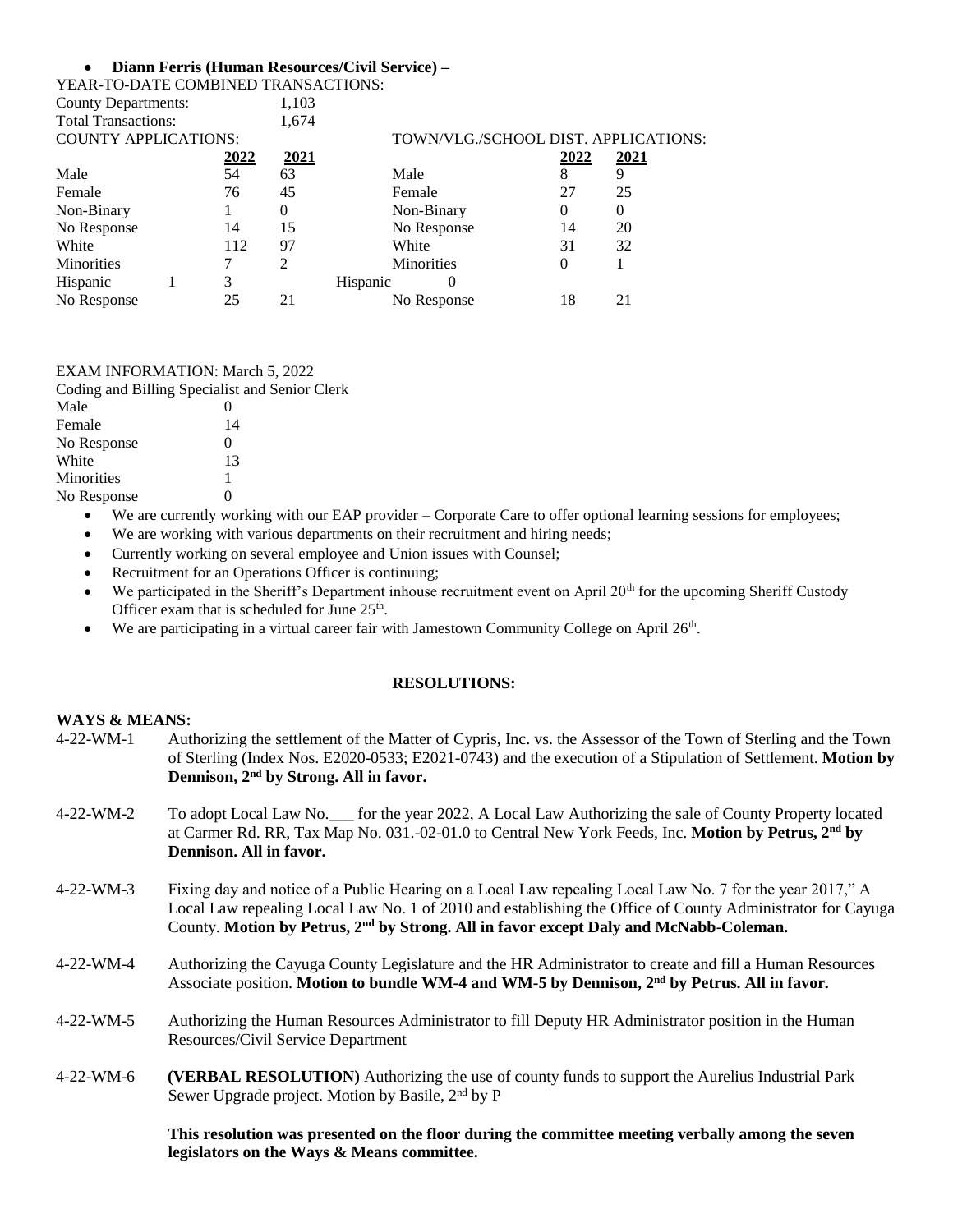## **HEALTH & HUMAN SERVICES: Motion to bundle HH-1, 2, 3, 4, 5, 7, 8, 9 and 10 Dennison, 2nd by McNabb-Coleman. All in favor.**

- 4-22-HH-1 Authorizing the Public Health Director to carry out a budget modification in the Health Department budget and enter contract with RMS Strategies Inc.
- 4-22-HH-2 Authorize the Cayuga County Legislature and the Director of Public Health to create and fill a 100 % grant funded Public Health Educator position within the Health Department.
- 4-22-HH-3 **(Amended @ HHS)** Authorizing the Cayuga County Legislature and the Public Health Director to create and fill a Women, Infants and Children Competent Professional Authority position.
- 4-22-HH-4 Authorizing the Public Health Director to carry out a budget modification in the WIC program budget.
- 4-22-HH-5 Authorizing a transfer from the general fund to the Mental Health Department to cover psychiatric care
- 4-22-HH-6 **(AMENDED)** Authorize the Cayuga County Legislature and the Director of Community Services to create and fill the Supervising Coding and Billing Specialist at the Cayuga County Mental Health Department. **Motion to amend HH-6 to add clarifying "Whereas" clause by Basile, 2nd by Daly. Motion to pass HH-6 as amended by Dennison, 2nd by Petrus.**
- 4-22-HH-7 Authorizing the Chair of the Legislature and the Director of Office for the Aging to sign an agreement with Elderchoice for meal service.
- 4-22-HH-8 Authorizing the Chair of the Legislature and the Director of Office for the Aging to sign a contract with Elderchoice under funding from the Alzheimer's Association of CNY Caregiver Respite Initiative (ALZ-CSI)
- 4-22-HH-9 Authorization to fill one (1) Full-Time Aging Services Assistant position in the Office for the Aging due to a resignation
- 4-22-HH-10 Authorizing the Chair of the Legislature and the Director of Office for the Aging to sign an agreement with iCircle Services of the Finger Lakes, Inc. for meal service through the Cayuga County Office for the Aging Senior Nutrition Program

## **GOVERNMENT OPERATIONS: Motion to bundle GO-1, 2, 3, 4, 5, 6, 7 and 8 by Dennison, 2nd by Strong. All in favor.**

- 4-22-GO-1 Authorizing the Chairman of the Legislature and the Commissioners of the Cayuga County Board of Elections to sign contracts for Poll Worker Grant for the Board of Elections
- 4-22-GO-2 Authorizing the Chairman of the Legislature and the Commissioners of the Cayuga County Board of Elections to sign contracts for SHOEBOX Grant for Board of Elections
- 4-22-GO-3 Amending the Cayuga County Travel Policy, Number 55
- 4-22-GO-4 Pension Reporting Resolution for Elected and Appointed Officials
- 4-22-GO-5 Authorizing the Chair of the Cayuga County Legislature to enter into an agreement with Comsource for the procurement of Network Infrastructure and Consulting Services for Cayuga County
- 4-22-GO-6 Authorizing the Chair of the Cayuga County Legislature to enter into an agreement with Liftoff for the procurement of Microsoft Office 365 Licensing and Guided Deployment Services for Cayuga County
- 4-22-GO-7 Authorizing the Chair of the Cayuga County Legislature to enter into an agreement with Visual Technologies for the installation of audio enhancements for Cayuga County
- 4-22-GO-8 Authorizes Cayuga County Veterans Service Agency to Fill a Full Time Deputy Director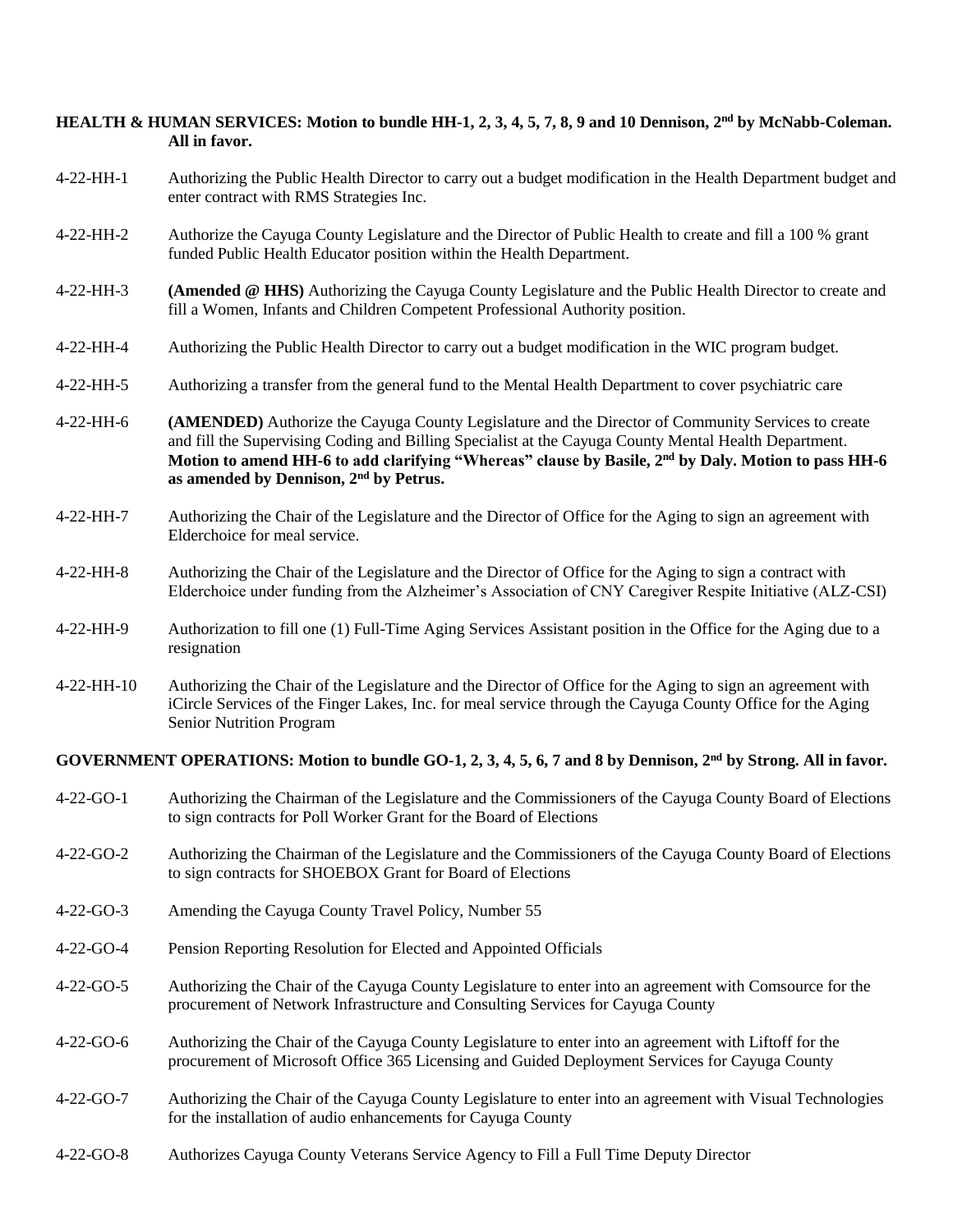# **PLANNING: Motion to bundle PL-1, 2, 3 and 4 by Petrus, 2nd by Daly. All in favor.**

- 4-22-PL-1 Authorizing the Director of Employment & Training to fill a Workforce Development Program Assistant position in the Employment & Training Department due to vacancy
- 4-22-PL-2 Authorizing signing of vendor contract for Household Hazardous Waste Events
- 4-22-PL-3 Authorizing the Chair of the Legislature to execute certain permissions for the USDA to place European Cherry Fruit Fly Traps in select locations on Cayuga County-owned lands in 2022
- 4-22-PL-4 Authorizing the Chair of the Legislature to execute an agreement between Environmental Design & Research, D.P.C (EDR) and Cayuga County for Professional Engineering Services associated with the Owasco Flats Alternative Entrance Project

## **PUBLIC WORKS: Motion to bundle PW 1, 2, 3, 4, 5, 6, 8 and 9 by McNabb Coleman, 2nd by Strong. All in favor.**

- 4-22-PW-1 Authorizing an agreement with Bergmann Architects Engineers Planners to create plans, designs and specifications for a variety of county projects.
- 4-22-PW-2 Authorizing the Buildings and Grounds Department to hire a part time Building Maintenance to replace a Parttime Building Maintenance Mechanic who resigned
- 4-22-PW-3 Authorizing the implementation and funding of 100% of the costs of Jericho Road over Putnam Brook Bridge Replacement, and accepting reimbursement of Federal-aid and/or state-aid, or Bridge NY Funds. Authorizing establishment of Capital H, authorizing the Chair of the Legislature to execute any and all agreements.
- 4-22-PW-4 Authorization to fill Senior Engineering Technician position in the County Highway Department
- 4-22-PW-5 Authorizing the Highway Superintendent to enter an agreement with Lakeshore Employee Testing Services.
- 4-22-PW-6 Authorizing the Chair of the Legislature and Highway Superintendent to enter into an agreement with towns mowing on county roads
- 4-22-PW-7 **(AMENDED)** Authorize the second modification of the Cato-Brutus Trail Bridge "A" Project (2/3 vote required). **Motion to amend PW-7 by funding the Cato-Brutus Trail Bridge "A" Project through American Rescue Plan Act funds, nullifying the necessary 2/3 vote, by Basile, 2nd by Strong. Motion to pass PW-7 as amended by Petrus, 2nd by Basile.**
- 4-22-PW-8 Authorize the transfer of funds from department expense to equipment trackable
- 4-22-PW-9 Authorizing the suspension of Emerson Park passenger car parking fees for 2022
- **JUDICIAL & PUBLIC SAFETY: Motion to bundle JP-1, 2, 3, 4, 5, 6, 7 and 8 by Basile, 2nd by Dennison. All in favor.** 4-22-JP-1 Authorization the Chairperson of the Legislature to sign a one year contract with Upstate Temperature and Control for the maintenance of the HVAC units at the 911 tower sites.
- 4-22-JP-2 Authorizing the Acting District Attorney to fill full-time victim/witness program coordinator vacancy in the District Attorney's Office
- 4-22-JP-3 Authorizing the Cayuga County Legislature and the Cayuga County District Attorney to create and fill a fulltime Confidential Investigator Position in order to comply with the newly implemented Law Enforcement Body Worn Camera Programs within the Sheriff's Road Patrol Division, Auburn Police Department and the New York State Police
- 4-22-JP-4 Authorization to enter into a contract between the County and National Test Systems, LLC.
- 4-22-JP-5 Authorizing the Sheriff to fill one vacant Detective Lieutenant Position in the criminal investigation's division of the Cayuga County Sheriff's Office and any resulting backfill positions
- 4-22-JP-6 Resolution authorizing the Chair of the Cayuga County Legislature and the Cayuga County Sheriff to enter a Memorandum of Understanding for use of the Cayuga County Sheriff's weapons range by the New York State Department of Environmental Conservation.